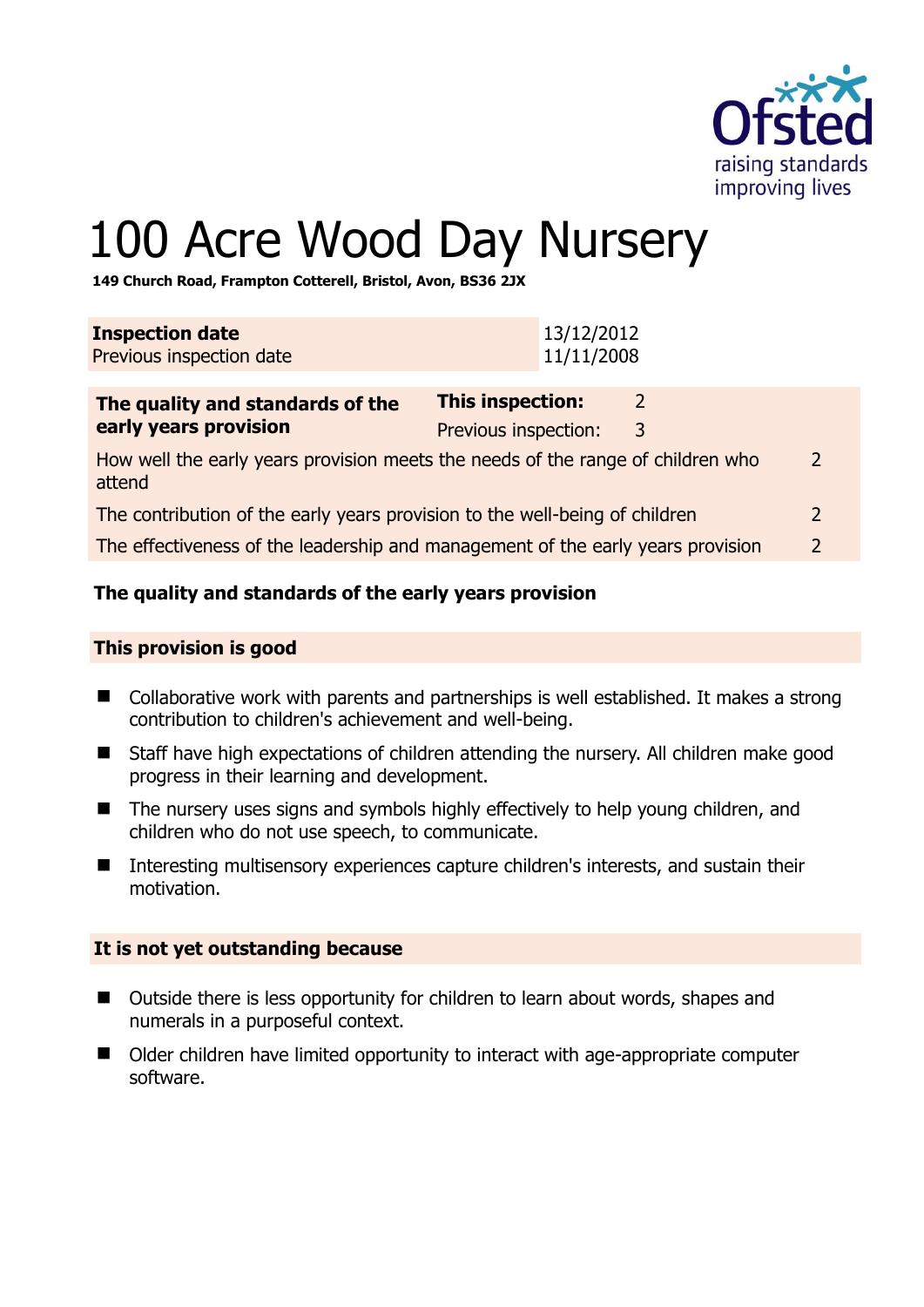# **Information about this inspection**

Inspections of registered early years provision are scheduled:

- at least once in every inspection cycle. The current cycle ends on 31 July 2016
- **n** more frequently where Ofsted identifies a need to do so, for example where provision was previously judged as inadequate
- **•** brought forward in the inspection cycle where Ofsted has received information that suggests the provision may not be meeting the legal requirements of the Early Years Foundation Stage; or where assessment of the provision identifies a need for early inspection
- **P** prioritised for inspection where we have received information that the provision is not meeting the requirements of the Early Years Foundation Stage and which suggests children may not be safe
- at the completion of an investigation into failure to comply with the requirements of the Early Years Foundation Stage.

# **Inspection activities**

- The inspector observed activities in five playrooms and in two outside play areas.
- The inspector completed a joint observation with the manager of the provision in the pre-school room.
- $\blacksquare$ The inspector took account of the views of parents and carers spoken to on the day and from information included in the settings own parent survey.
- $\blacksquare$ The manager held meetings with the provider, two managers of the provision and three practitioners.
- The inspector looked at children's assessment records and the nursery's planning documentation.
- The inspector checked evidence of suitability and qualifications of practitioners working with children, the provider's self-evaluation form and improvement plan.

# **Inspector**

Sandra Croker

# **Full Report**

# **Information about the setting**

100 Acre Wood Day Nursery is privately owned. It opened in 1999; and has been under the current management since November 2004. It is one of four nurseries in the area under the same ownership. The nursery operates from a semi-detached property in the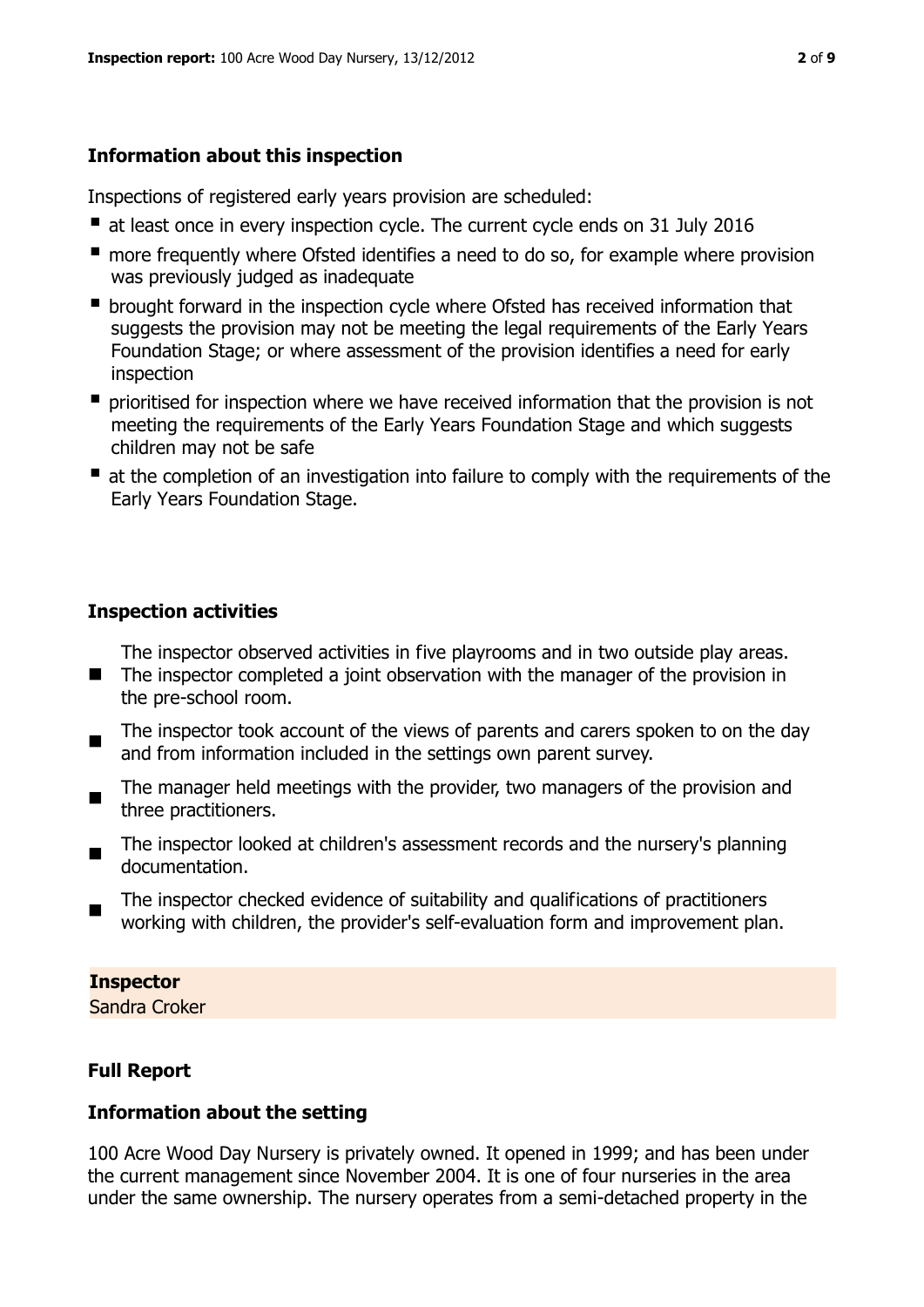village of Frampton Cotterell, South Gloucestershire. Children have use of three play areas on the ground floor and two rooms on the first floor. There is a fully enclosed rear garden for outdoor play.

The nursery registered on the Early Years Register. There are currently 63 children aged from birth to under five years on roll. The nursery provides funded early education for two, three and four year olds. Children attend for a variety of sessions. Staff support children with special educational needs and/or disabilities and those who speak English as an additional language.

The nursery is open each weekday from Monday to Friday from 7.30am to 6pm. It is not open on bank holidays. There are 14 staff employed to work with the children; of these, one has an early years qualifications at level 2, ten have early years qualifications at level 3, and three have an early years qualifications at level 4 or above.

#### **What the setting needs to do to improve further**

#### **To further improve the quality of the early years provision the provider should:**

- enhance the skills children develop using age-appropriate programs on the computer.
- create an outside environment rich in print and display numerals and shapes in purposeful contexts.

#### **Inspection judgements**

#### **How well the early years provision meets the needs of the range of children who attend**

The educational programmes provide interesting and challenging experiences that meet the needs of all children. Children eagerly arrive at the nursery becoming quickly engrossed in plenty of stimulating resources. Staff foster children's enjoyment of spoken and written language by providing interesting and stimulating play opportunities. Preschool children enjoy writing sentences with magnetic letters to include their name and age. Inside the environment is rich in print, numerals and shapes, and they make an effective display. However, outside there are limited displays in purposeful context.

Children enthusiastically make a train track from cushions, upside down chairs and tinsel strings. Staff thoughtfully point out safety issues but children confidently take considered risks. Staff effectively encourage children to learn together and from each other. They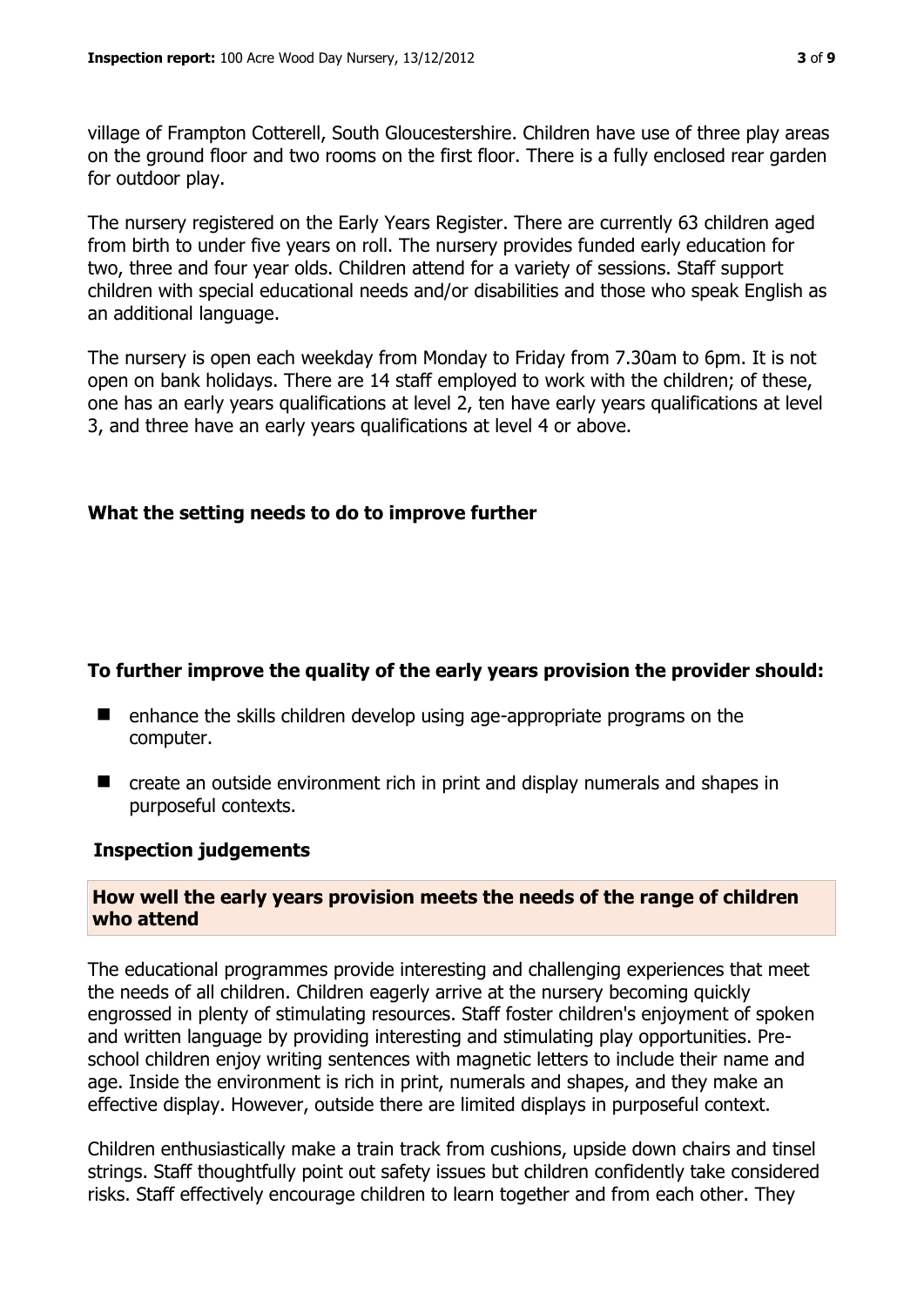successfully help children talk about what they are doing and value their ideas. Staff strongly supports children's engagement in imaginative role-play. They successfully introduce vocabulary to help children to talk about their observations and experiences linked to role-play food. Children explore ideas as they combine foods together to represent new food products. Children excitedly prepare different drinks, imaginary pizza toppings, and laugh with staff at the strange concoctions. Learning is extended as children become interested in where foods come from. Staff promote their interest, talking about different parts of the world.

Children enjoy electronic toys that help them learn letter sounds; and technological toys like cash tills, and mobile phones. However, there is limited opportunity to interact with age-appropriate computer software. Children are fascinated by the tub of ice brought in from the garden. They poke and stroke it eagerly to make sense of what happened to the water. Staff effectively introduce new words to match their observations. Children look with fascination at their plastic water bottles left out overnight. Staff encourage them to compare each one to see how some have more ice in than others do. Children confidently explain how those with more water had less frozen ice in there.

Staff have high expectations and successfully challenging and meet the needs all children. Younger children enjoy the rhythmic patterns in a story. Children join in eagerly using actions and words. Staff use the story session to promote children's understanding of simple questions using 'who', 'what', and 'where'.

Outside they excitedly run around energetically playing with a rich selection of resources, climbing, kicking balls, and enjoy the wide range of opportunity to tackle different levels and surfaces. Babies move freely in the large grassed front garden. Staff chat using lively voices about the sounds outside, birds in the sky, frosty grass, cold air and leaves crunching on the ground. Babies proudly point out displays they have helped to make. For example, handprints effectively converted into menorahs displayed to promote children's awareness of this symbol from the Jewish Faith.

Staff have a secure knowledge and understanding of how to promote the learning and development of young children. Assessments of children are effectively in planning suitably challenging activities. Staff consistently demonstrate that all children are progressing well towards the early learning goals. Where children's starting points are below those of other children of their age, assessment shows they are improving consistently. The key person system's successful engagement with parents, secures effective, targeted strategies, for all children. They confidently acquire the key skills needed for the next steps in their learning.

#### **The contribution of the early years provision to the well-being of children**

Staff are consistently supportive of children's own efforts and developing independence. Young children enjoy feeding themselves with a spoon at breakfast club. They confidently sign and say 'please' when asking for more food. Pre-school children run excitedly to welcome toddlers arriving. Relationships are strong, as all children initiate conversations.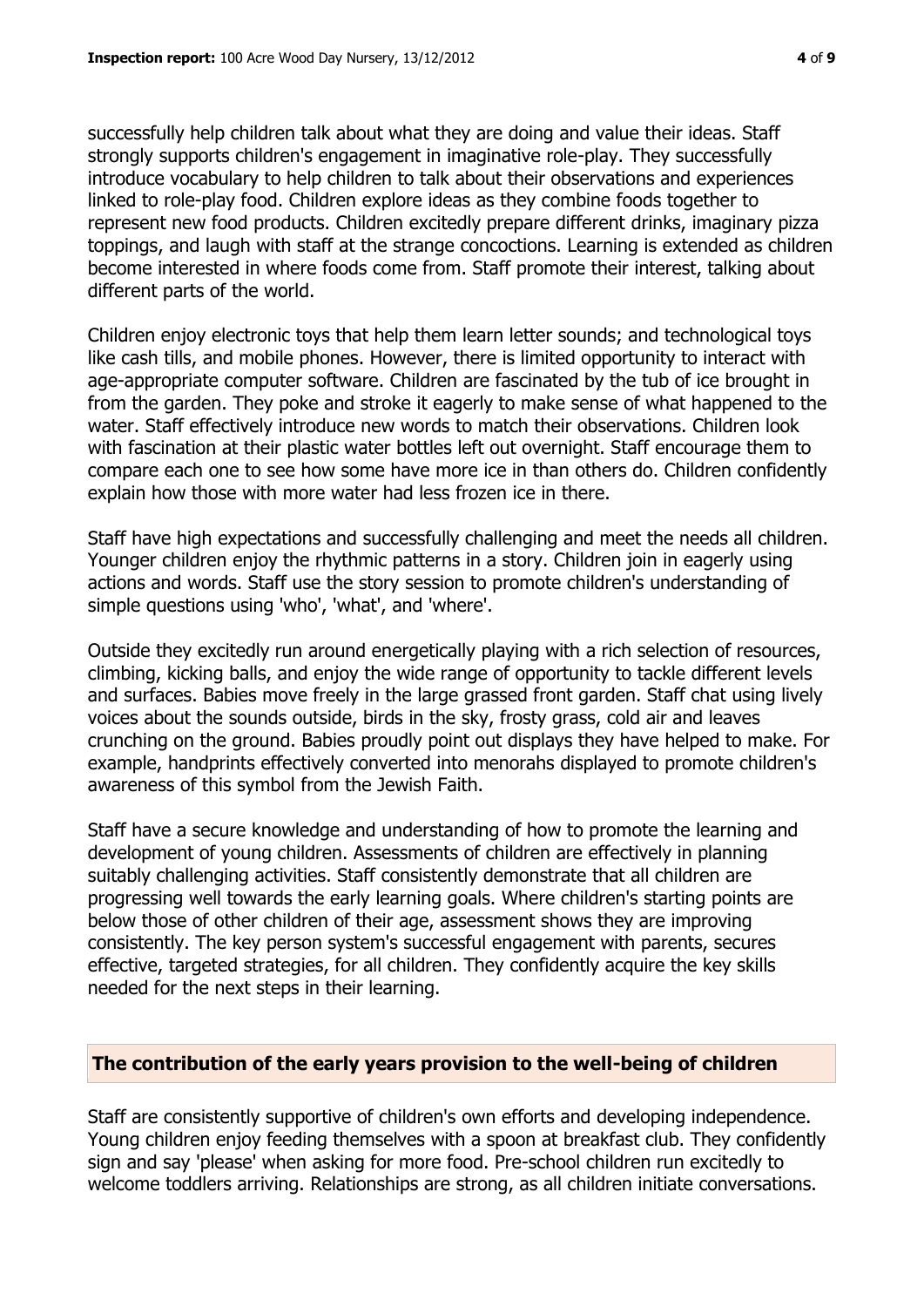Staff are good role models; listening carefully to children's news and helping them explain it to others.

Children show they feel safe as they confidently say goodbye to their parents. Older children find their photograph to confidently self-register on arrival. They are helped to show how they are feeling by where they put their photo, a system thoughtfully developed by staff.

The nursery is a stimulating, well-resourced and welcoming environment where children of all ages go to play eagerly together. Staff support children's all-round development and emotional well-being effectively. All parents are pleased to talk to staff as their children receive an enthusiastic welcome. Parents effectively exchange information about their children's welfare and learning. The manager ensures young children and those with additional needs have an effective communication daily sheet.

Children enjoy breaking the ice outside by stamping on it in their wellingtons. Staff point out how to take care because the ice is slippery, to help children learn about their safety. Children are responsibly encouraged to take risk; while they are well supervised. Children are motivated to be active and staff promote how energetic play keeps them healthy. Children happily take on responsibilities e.g. chop fruit, pour drinks and pass around plates of food. Self-service at lunch is highly effective. At breakfast club and snack, there are healthy food options responsibly available. The snack bar system helps children to learn to be independent. Children proudly explain that they wash germs from their hands before they eat. They are competent at managing their personal needs relative to their ages. Each child has a key person who ensures that their learning and care meets their individual needs.

# **The effectiveness of the leadership and management of the early years provision**

The provider has a good understanding of her responsibility to make sure the safeguarding and welfare requirements of the Early Years Foundation Stage are covered. She makes sure all staff, have a secure understanding of safeguarding policy and procedure. The manager records information about staff qualifications, identity checks and vetting processes. She ensures staff receive effective induction training to help them understand their roles and responsibilities. This includes information about the nursery's equality and behaviour policy. Effective supervision provides support, coaching and training for staff and promotes the interests of all children. Staffing deployment successfully meet the needs of all children and ensure their safety. There is a clear policy, and procedure, for assessing any risks to children's safety, and staff review risk assessments regularly. Arrangements for safeguarding children are strong and well embedded.

The provider has a good understanding of her responsibility to make sure the learning and development requirements of the Early Years Foundation Stage are covered. Staff monitor the areas of learning and development, which shape activities and experiences. Children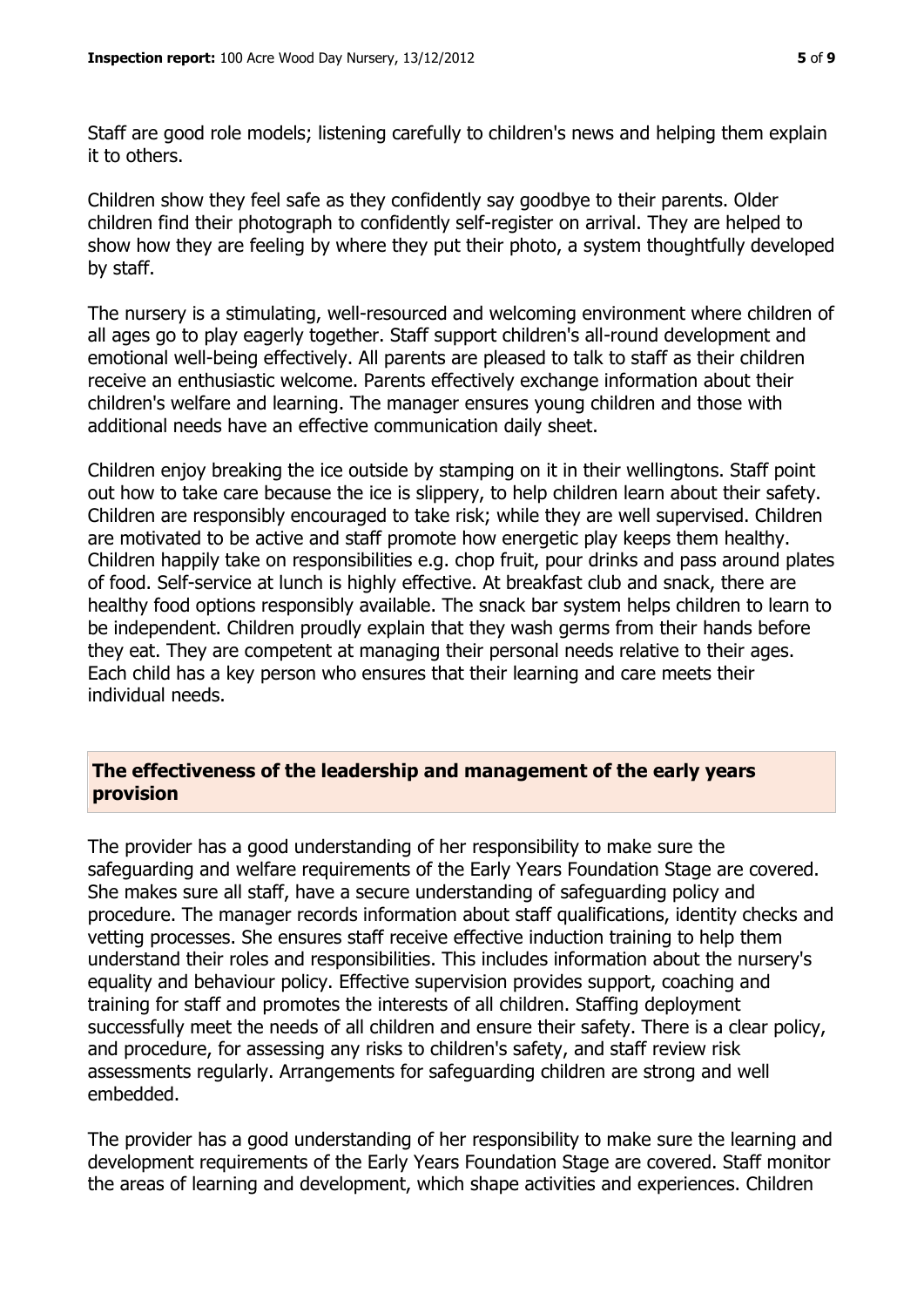successfully acquire the necessary knowledge, skills and understanding to reach the early learning goals. Staff monitor activities skilfully to provide activities involving especially the use of touch and movement. The nursery's well-developed multi-sensory teaching methods strongly meet the needs of all children and effectively close gaps in achievement. Staff have a good, secure understanding of the areas of learning and how children learn. There is an efficient assessment procedure in place for measuring children's progress. An effective and well-established programme of professional development is helping practitioners to improve their practice.

Thorough self-evaluation takes into account the views of staff, children and their parents. For example, the nursery identified the need to develop the garden, and plans have productively made it an interesting learning environment. Parents worked well with staff to secure more opportunities for children to go on outings. Strong partnerships with parents and external agencies, consistently contribute to meeting children's needs.

#### **What inspection judgements mean**

| <b>Grade</b> | <b>Judgement</b> | <b>Description</b>                                                                                                                                                                                                                                                                                                                                                          |
|--------------|------------------|-----------------------------------------------------------------------------------------------------------------------------------------------------------------------------------------------------------------------------------------------------------------------------------------------------------------------------------------------------------------------------|
| Grade 1      | Outstanding      | Outstanding provision is highly effective in meeting the needs<br>of all children exceptionally well. This ensures that children are<br>very well prepared for the next stage of their learning.                                                                                                                                                                            |
| Grade 2      | Good             | Good provision is effective in delivering provision that meets<br>the needs of all children well. This ensures children are ready<br>for the next stage of their learning.                                                                                                                                                                                                  |
| Grade 3      | Satisfactory     | Satisfactory provision is performing less well than expectations<br>in one or more of the key areas. It requires improvement in<br>order to be good.                                                                                                                                                                                                                        |
| Grade 4      | Inadequate       | Provision that is inadequate requires significant improvement<br>and/or enforcement. The provision is failing to give children an<br>acceptable standard of early years education and/or is not<br>meeting the safeguarding and welfare requirements of the<br>Early Years Foundation Stage. It will be inspected again within<br>12 months of the date of this inspection. |
| Met          |                  | The provision has no children on roll. The inspection judgement<br>is that the provider continues to meet the requirements for<br>registration.                                                                                                                                                                                                                             |
| Not Met      |                  | The provision has no children on roll. The inspection judgement<br>is that the provider does not meet the requirements for<br>registration.                                                                                                                                                                                                                                 |

#### **Registered early years provision**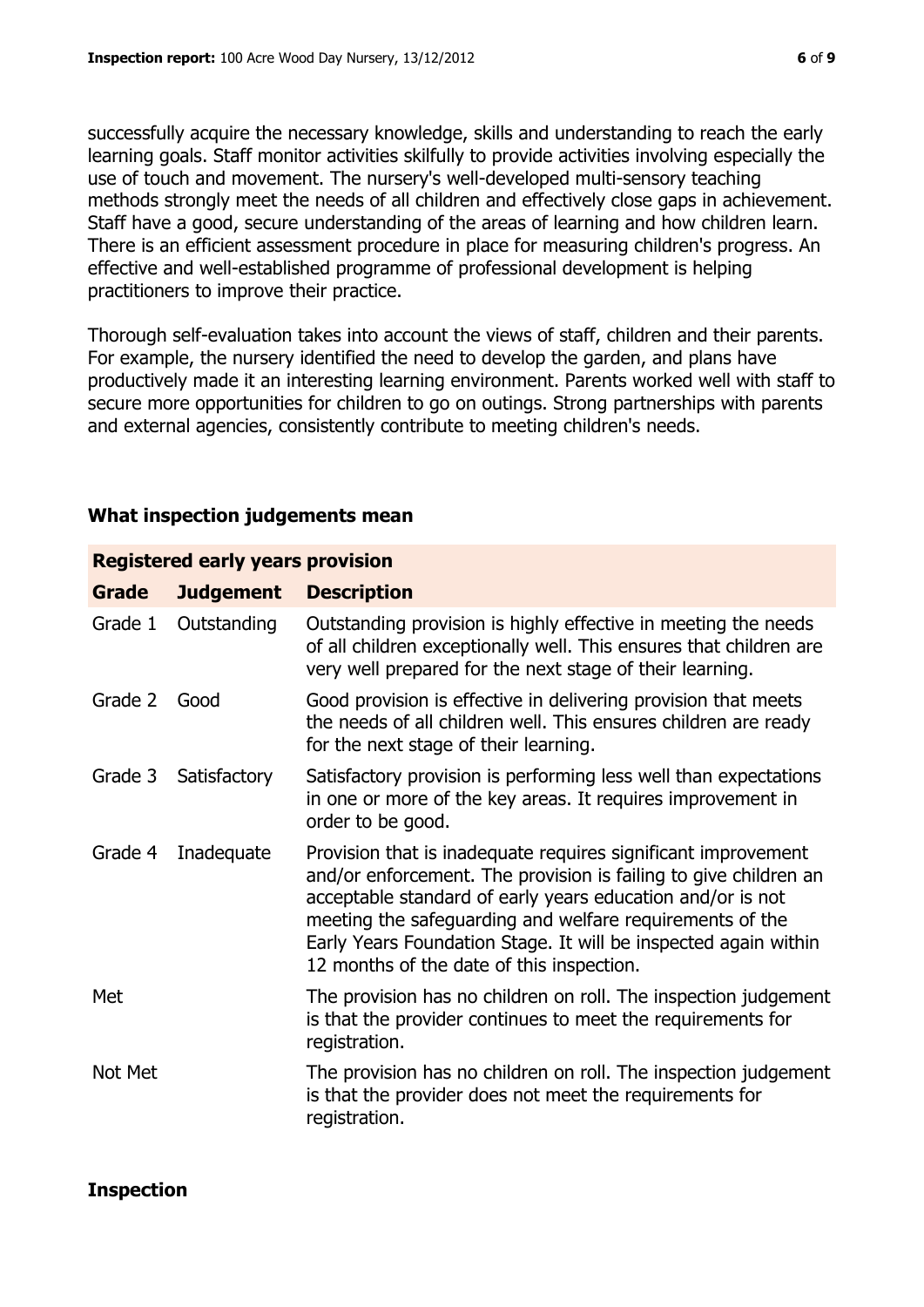This inspection was carried out by Ofsted under Sections 49 and 50 of the Childcare Act 2006 on the quality and standards of provision that is registered on the Early Years Register. The registered person must ensure that this provision complies with the statutory framework for children's learning, development and care, known as the Early Years Foundation Stage.

#### **Setting details**

| Unique reference number       | EY299365                 |
|-------------------------------|--------------------------|
| <b>Local authority</b>        | South Gloucestershire    |
| <b>Inspection number</b>      | 894398                   |
| <b>Type of provision</b>      |                          |
| <b>Registration category</b>  | Childcare - Non-Domestic |
| <b>Age range of children</b>  | $20 - 17$                |
| <b>Total number of places</b> | 46                       |
| Number of children on roll    | 63                       |
| <b>Name of provider</b>       | Lisa Marie Woodman       |
| Date of previous inspection   | 11/11/2008               |
| <b>Telephone number</b>       | 01454 772117             |

Any complaints about the inspection or the report should be made following the procedures set out in the guidance 'raising concerns and making complaints about Ofsted', which is available from Ofsted's website: www.ofsted.gov.uk. If you would like Ofsted to send you a copy of the guidance, please telephone 0300 123 4234, or email enquiries@ofsted.gov.uk.

# **Type of provision**

For the purposes of this inspection the following definitions apply:

Full-time provision is that which operates for more than three hours. These are usually known as nurseries, nursery schools and pre-schools and must deliver the Early Years Foundation Stage. They are registered on the Early Years Register and pay the higher fee for registration.

Sessional provision operates for more than two hours but does not exceed three hours in any one day. These are usually known as pre-schools, kindergartens or nursery schools and must deliver the Early Years Foundation Stage. They are registered on the Early Years Register and pay the lower fee for registration.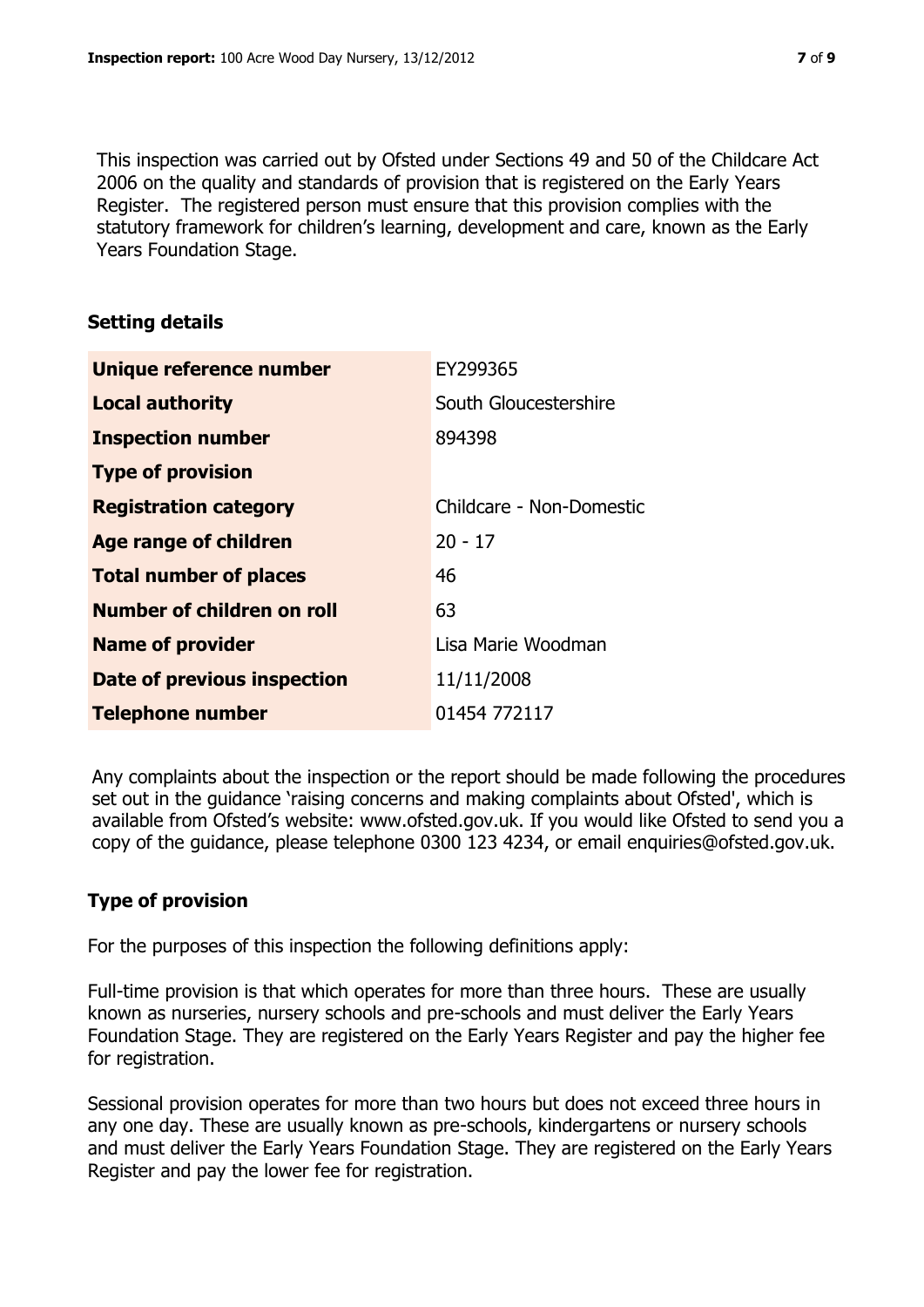Childminders care for one or more children where individual children attend for a period of more than two hours in any one day. They operate from domestic premises that are usually their own home. They are registered on the Early Years Register and must deliver the Early Years Foundation Stage.

Out of school provision may be sessional or full-time provision and is delivered before or after school and/or in the summer holidays. They are registered on the Early Years Register and must deliver the Early Years Foundation Stage. Where children receive their Early Years Foundation Stage in school these providers do not have to deliver the learning and development requirements in full but should complement the experiences children receive in school.